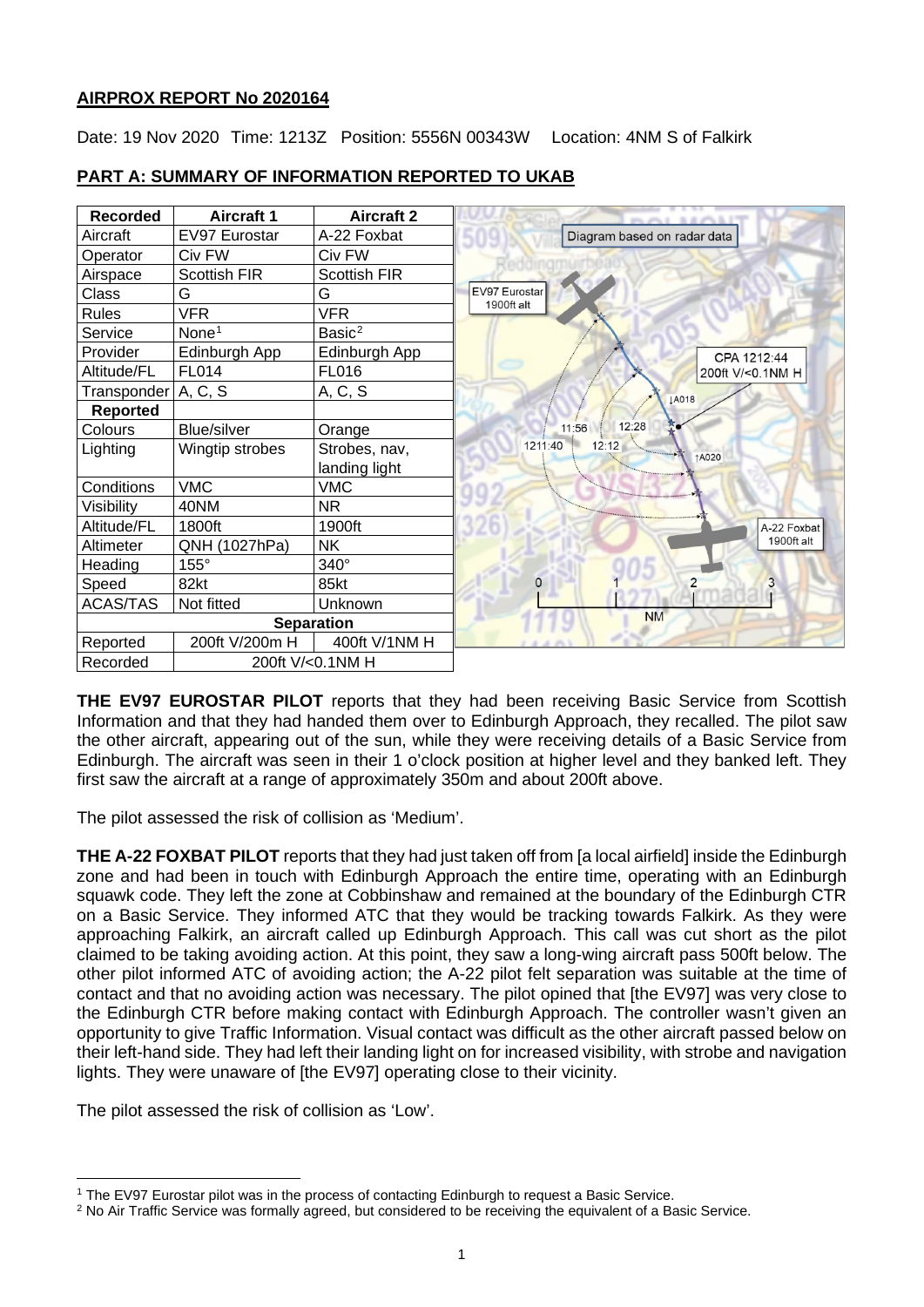**THE EDINBURGH APPROACH CONTROLLER** reports that they were working from the ADC position in RIT $3$  when they received a free-call from [the EV97 pilot]. Halfway through their initial contact, the pilot broke off their call. The pilot re-contacted them a couple of seconds later saying they had just had to take avoiding action. The controller asked if they were alright to continue and then identified them with an Edinburgh VFR squawk approximately 15NM SW of Edinburgh Airport. The controller assumes that the aircraft that the pilot had to take avoiding action against was [the A-22] (an aircraft under a Basic Service with an Edinburgh VFR squawk allocated). The controller did not see the confliction until the initial call from [the EV97 pilot], by which time it was too late to call traffic. At no time did [the A-22 pilot] say anything about the close proximity of another aircraft.

## **Factual Background**

The weather at Edinburgh Airport was recorded as follows:

METAR EGPH 191220Z 27008KT CAVOK 06/00 Q1028=

### **Analysis and Investigation**

# **Edinburgh ATC**

Edinburgh Airport ATC provided the UKAB with an investigation report. This report largely mirrors the report from CAA ATSI and so, to avoid duplication, only the conclusions of the Edinburgh Airport ATC investigation are included below:

- [The EV97] and [the A-22] conflicted with a closest point of approach of 100-300ft vertically and no lateral separation.
- [The EV97] and [the A-22] pilots became visual with each other at a similar time, around 5sec before the point of minimum separation, which allowed the pilot of [the EV97] to take avoiding action.
- [The A-22] pilot was under a Basic Service from Edinburgh and as such was responsible for their own separation from other aircraft. [The EV97] pilot was responsible for their own separation as they were under no Air Traffic Service at all, having only just started to pass details to Edinburgh. As a result, Edinburgh ATC was not responsible for the deconfliction of the two aircraft.
- The Edinburgh controller did not see the confliction prior to the event but was not required to monitor the aircraft involved under the Basic Service that [the A-22] pilot was receiving. The controller was aware of their general requirement to prevent collisions between aircraft and was certain that they would have done this (regardless of service being provided) had they been aware of the confliction.

# **CAA ATSI**

The A-22 pilot, having previously called the Edinburgh controller for a clearance whilst on the ground at [a local airfield], reported airborne at **1158:56**. Their intention was to leave Edinburgh's CTR to the southwest via the Cobbinshaw Reservoir VRP before turning northwest for Falkirk, and had been cleared to do so not above an altitude of 2000ft on the Edinburgh QNH.

The Edinburgh controller was located in the Visual Control Room at Edinburgh, and was providing a combined Aerodrome Control and Radar Control service, together with UK Flight Information Services, (known as Radar in the Tower (RitT)). The controller had been vectoring another aircraft for an ILS approach at Edinburgh, which landed shortly after the A-22 pilot called airborne from [the

<span id="page-1-0"></span><sup>3</sup> Radar in the Tower.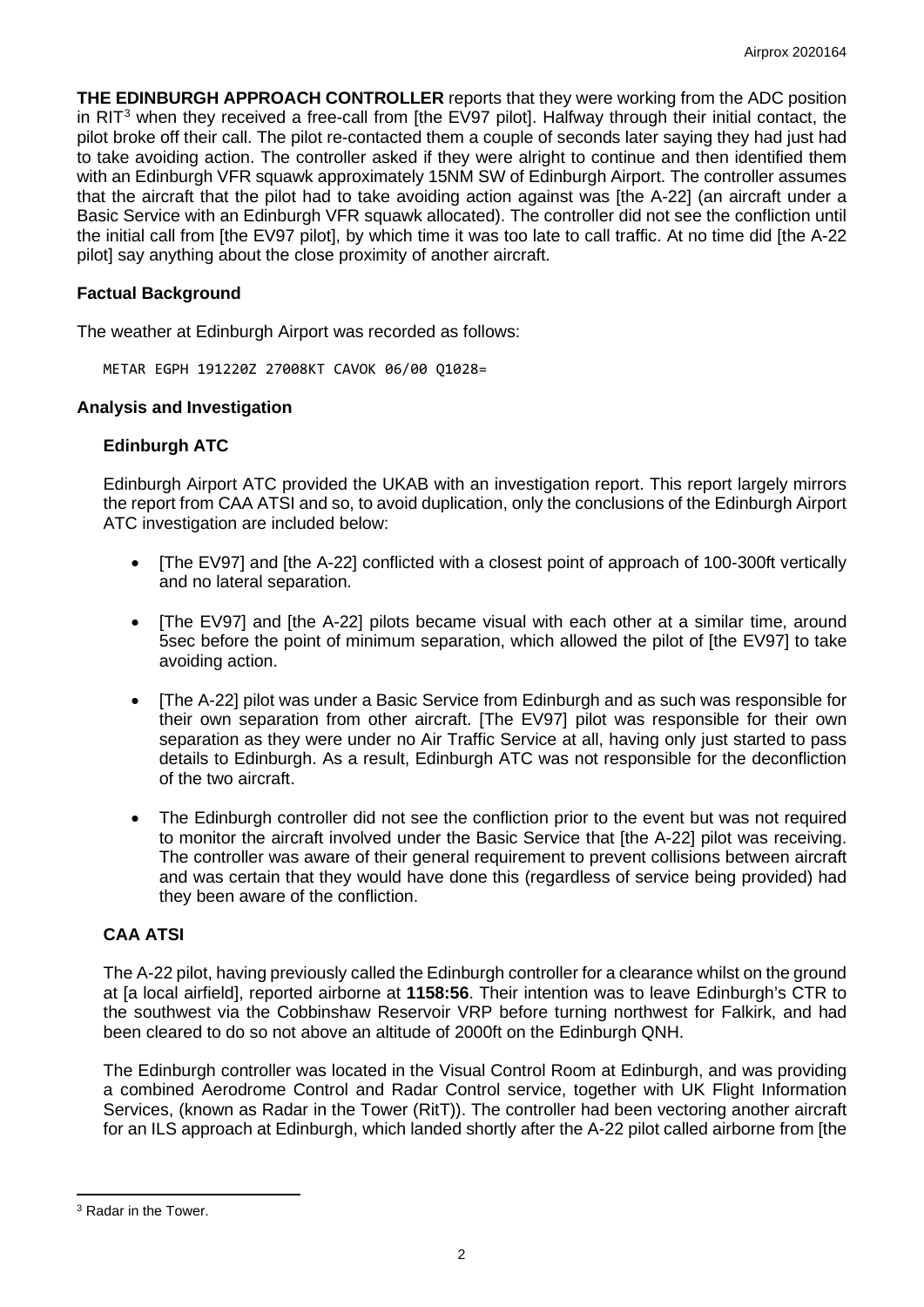local airfield]. The controller then dealt with a second aircraft which had called on the ground at [the local airfield] for a clearance to transit to the east to Dalkeith.

At **1203:30** the A-22 pilot reported leaving controlled airspace at the Cobbinshaw Reservoir VRP. The Edinburgh controller acknowledged this, requested an estimated time of return, but No Air Traffic Service was agreed with the pilot. According to their written report, the pilot assumed that they were receiving a Basic Service, and it is considered likely that the Edinburgh controller was operating as if such a service was being provided.

The EV97 initially appeared as a primary-only contact on the area radar replay used for this investigation. The Edinburgh unit investigation report provided a snapshot of their radar showing the EV97 with a Scottish Information transponder code at **1204:08**, passing to the west of Stirling, tracking southeast at an altitude of 2800ft, coincidental with the airborne call from the second aircraft out of [the local airfield]. The pilot of the second [local airfield] aircraft reported leaving controlled airspace at Dalkeith at **1210:55** which was acknowledged by the controller. The EV97 was 5NM northwest of the A-22 at this time (Figure 1). At **1212:11** the EV97 pilot called the controller (Figure 2).







The EV97 pilot continued; "*we're a Eurostar EV97, current position three miles southwest of Polmont*  (VRP) *and…*". The transmission stopped at **1212:29**. There was a gap in transmissions before the Edinburgh controller replied at **1212:45** (Figure 3), advising that they would provide a Basic Service and passed the Edinburgh QNH, during which CPA occurred. The EV97 was observed to have initiated a descent and passed below (200ft) and to the east (0.1NM) of the A-22 (Figure 4).



Figure 3 – 1212:45 – CPA Figure 4 – 1212:48

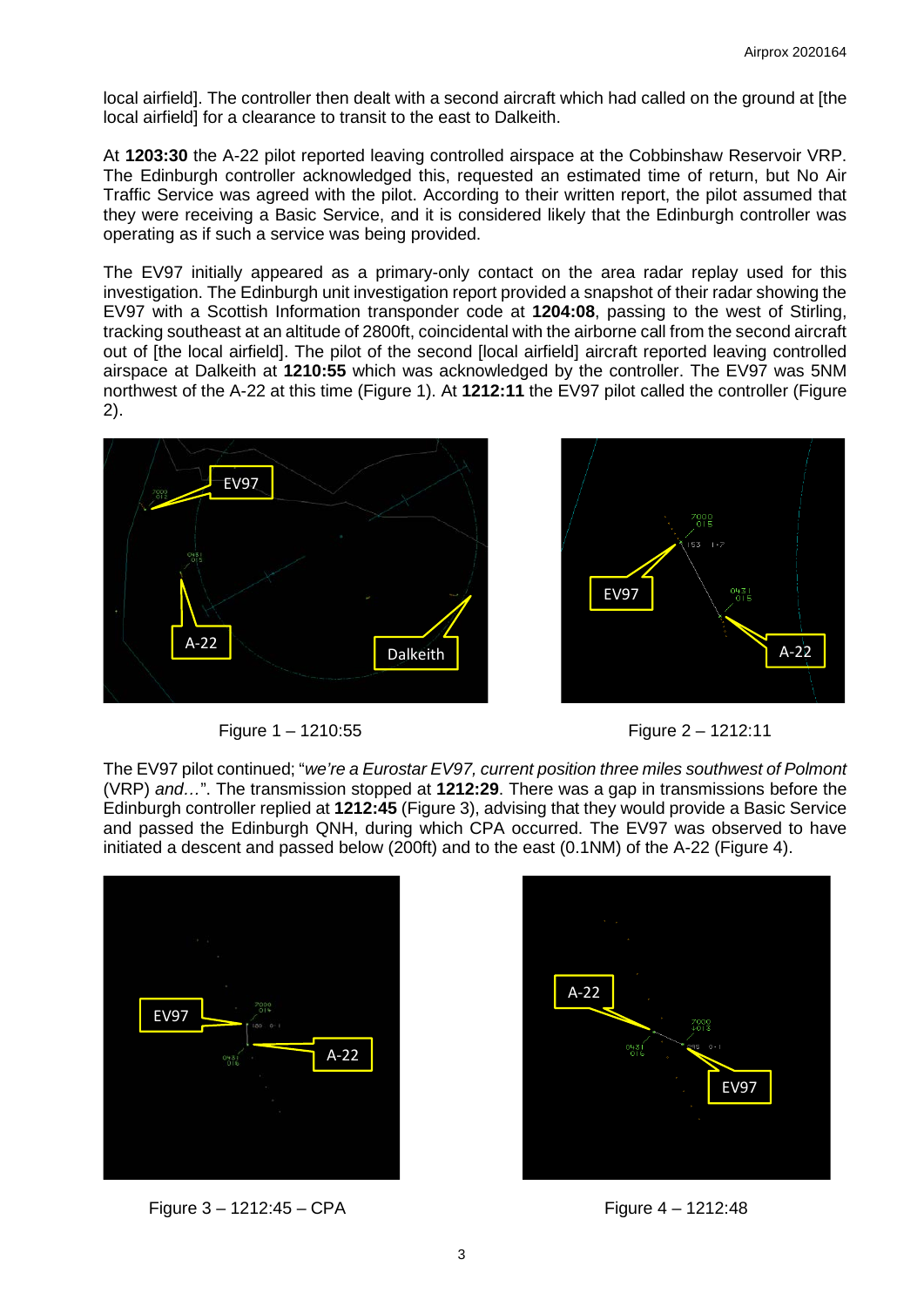The pilot of the EV97 then reported to Edinburgh "*sorry, we just had to take avoiding action for er oncoming aircraft*".

The pilot of the EV97 in their written report stated that they had been receiving a Basic Service from Scottish Information before they "*handed me to Edinburgh Approach*"; no such handover took place. They went on; "*just made first contact with Edinburgh Approach and the other aircraft appeared out of the sun*", and that they "*banked left*".

The A-22 pilot reported first seeing the EV97 as it passed "*500ft below*".

The Edinburgh controller reported that they hadn't seen the confliction until hearing the initial call by the EV97 "*by which time it was too late to call traffic*".

The Edinburgh unit investigation highlighted that the controller had been previously providing Traffic Information to other aircraft but that they hadn't seen the confliction between these two until after the event. Edinburgh ATC has VDF but it was not operational that day. The investigation concluded that, even if it had been, the time between the first call by the EV97 pilot and CPA would still have been insufficient to pass adequate Traffic Information. The STCA also did not alert as it is set to not alert for Edinburgh VFR codes against other conspicuity codes.

In accordance with CAP 774 UK Flight Information Services (Chapter 2 Para 2.5):

*Given that the provider of a Basic Service is not required to monitor the flight, pilots should not expect any form of traffic information from a controller/FISO. A pilot who considers that he requires a regular flow of specific traffic information shall request a Traffic Service.*

Also (Para 2.7),

*A controller with access to surveillance-derived information shall avoid the routine provision of traffic information on specific aircraft but may use that information to provide a more detailed warning to the pilot.*

And finally (Para 2.9),

*Whether traffic information has been provided or not, the pilot remains responsible for collision avoidance without assistance from the controller.*

There was no requirement for the controller to continuously monitor the aircraft, despite having access to surveillance equipment, and they did not see the confliction. The service provided by Scottish Information is not based on the use of surveillance equipment.

Both aircraft were operating in Class G airspace where pilots are ultimately responsible for their own collision avoidance irrespective of the ATS being provided.

### **UKAB Secretariat**

The EV97 Eurostar and A-22 Foxbat pilots shared an equal responsibility for collision avoidance and not to operate in such proximity to other aircraft as to create a collision hazard. [4](#page-3-0) If the incident geometry is considered as head-on or nearly so then both pilots were required to turn to the right. [5](#page-3-1)

#### **Summary**

An Airprox was reported when an EV97 Eurostar and an A-22 Foxbat flew into proximity 4NM S of Falkirk at 1213Z on Thursday 19<sup>th</sup> November 2020. Both pilots were operating under VFR in VMC; the EV97 Eurostar pilot was in the process of requesting a Basic Service from Edinburgh Approach and the A-22 Foxbat pilot was in receipt of a Basic Service from Edinburgh Approach.

<span id="page-3-0"></span><sup>4</sup> SERA.3205 Proximity.

<span id="page-3-1"></span><sup>5</sup> SERA.3210 Right-of-way (c)(1) Approaching head-on.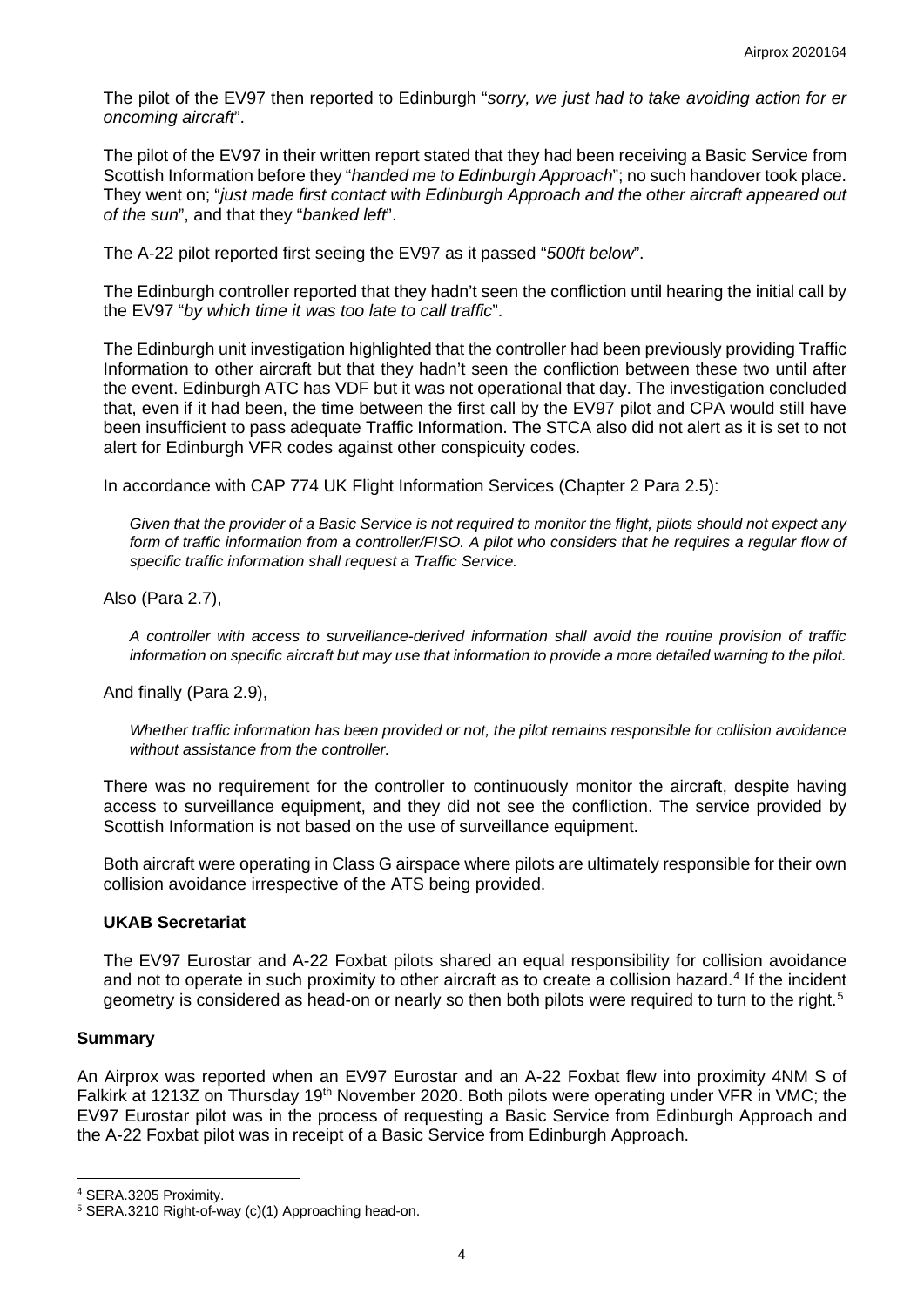# **PART B: SUMMARY OF THE BOARD'S DISCUSSIONS**

Information available consisted of reports from both pilots, radar photographs/video recordings, reports from the air traffic controllers involved and reports from the appropriate operating authorities. Relevant contributory factors mentioned during the Board's discussions are highlighted within the text in bold, with the numbers referring to the Contributory Factors table displayed in Part C.

Due to the exceptional circumstances presented by the coronavirus pandemic, this incident was assessed as part of a 'virtual' UK Airprox Board meeting where members provided a combination of written contributions and dial-in/VTC comments.

The Board first considered the actions of the EV97 Eurostar pilot and heard from a GA pilot member that the Scottish Information FISOs often (though not always) offer pilots the facility to conduct a handover to their next agency; this was confirmed by an ATC member familiar with activities in the Scottish FIR. Whilst the EV97 pilot reports a handover having been conducted, there had been no means of verifying this information and so members wondered if they had, in fact, been expecting a handover from the Scottish FISO but, when this had not been forthcoming, they had decided to freecall Edinburgh. Members agreed that the call to Edinburgh had been later than would normally be expected and so this had left the Edinburgh controller with too little time to identify the aircraft, place it under a Service and issue Traffic Information should it be required (**CF4**, **CF5**). This, coupled with the fact that the EV97 pilot had not been carrying any on-board equipment capable of detecting the A-22, had meant that the EV97 pilot had not had any situational awareness of the presence and relative proximity of the A-22 (**CF6**). A GA pilot member raised the importance of pilots conducting occasional weaves during the cruise to assist in the detection of any potential threats that may be obscured by the nose or wings of their aircraft. In this case, however, the A-22 had been sighted by the EV97 pilot slightly above their aircraft at close range, and members agreed that, although the EV97 pilot had taken immediate action in banking left, their late sighting of the A-22 had been a contributory factor in this Airprox (**CF8**).

The Board then discussed the actions of the A-22 Foxbat pilot and noted that they had been operating under a Basic Service from the Edinburgh controller since their departure from a local airfield. Some members opined that, given the capabilities available to the controller at the time (Radar in the Tower), the A-22 pilot might have been better served in requesting a Traffic Service, as this would most likely have led to the controller monitoring the A-22's progress more closely and may have given the controller the opportunity to spot the EV97 on a reciprocal track and at a similar altitude to that of the A-22. In the event, the A-22 pilot had not received any information regarding the presence of the EV97 and therefore had had no situational awareness regarding its relative position (**CF6**). The Board felt that this had left the A-22 pilot with See and Avoid as the only viable barrier to mid-air collision. Once again, a GA pilot member mentioned the importance of gentle manoeuvres in the climb, cruise and descent as a means of eliminating blind-spots and assisting in the detection of potential threats. Members acknowledged that the A-22 pilot had sighted the EV97 as it had passed below their aircraft and assessed the separation as adequate, but nonetheless felt that the A-22 pilot's sighting of the EV97 had been too late for them to materially affect the separation and had, therefore, been contributory to the Airprox (**CF7**).

Turning to the actions of the Edinburgh controller the Board noted that, although no formal Service had been agreed (albeit there may be a local agreement between Edinburgh ATC and the local airfield), they had been delivering a Basic Service to the A-22 pilot and, as such, had not been required to monitor the progress of the A-22 (**CF1**). In addition, members agreed that the controller had had no situational awareness of the presence of the EV97 (**CF2**) until the pilot had made their initial call to the controller and therefore could not have passed any Traffic Information to the A-22 pilot. At this point the controller noticed the confliction between the 2 aircraft (**CF3**) but the EV97 pilot had already taken steps to resolve the conflict. The Board heard from an ATC adviser that the Edinburgh controller would have been dividing their attention between the Air Traffic Monitor, the radar screen, the circuit pattern and the ground environment and so, quite justifiably, an aircraft on a Basic Service would not have demanded much of the controller's attention. The Board also discussed the use of STCA at Edinburgh, noting that it had been configured so as not to alarm between Edinburgh VFR transponder codes and general conspicuity transponder codes. Some members felt that this had been a missed opportunity for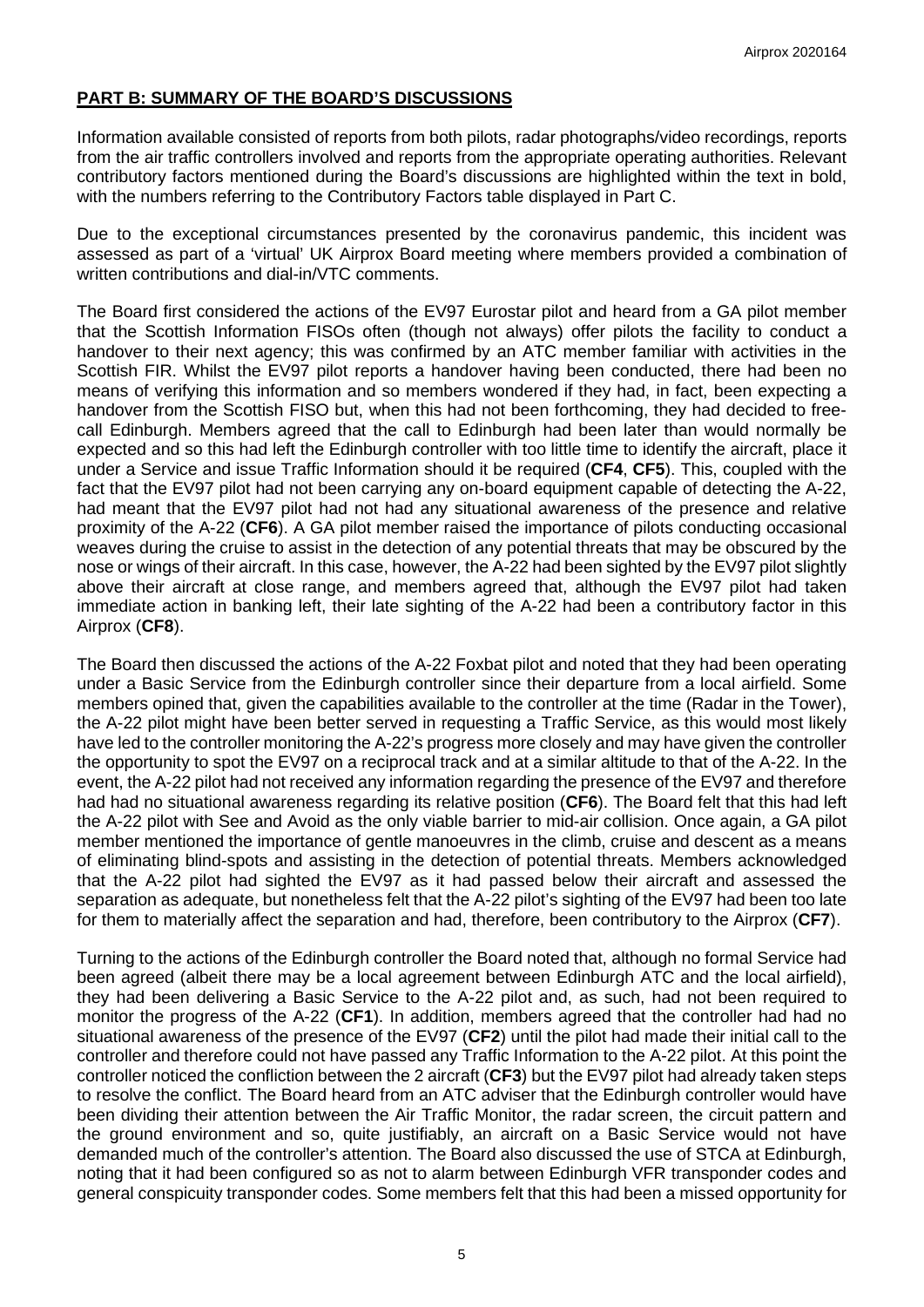the STCA to alert the controller to the conflict; however, other members with controller experience considered that STCA is not a suitable system for VFR separation and the number of false alarms generated should it be configured in this manner would rapidly desensitize controllers to a genuine loss of separation of IFR traffic.

Finally, the Board considered the risk involved in this event. Members noted that neither pilot had assessed the risk of collision as 'High', the A-22 pilot had considered the separation as adequate and that the EV97 pilot had had time to effect an increase in separation between the 2 aircraft (which had probably accounted for the A-22 pilot's relative ease at the point at which they saw the EV97). The Board also took into account the separation recorded from the NATS radar replay and concluded that, although safety had been degraded, timely and effective avoiding action had been taken by the pilot of the EV97 which had removed any risk of collision. Accordingly, the Board assigned a Risk Category C to this Airprox.

# **PART C: ASSESSMENT OF CONTRIBUTORY FACTORS AND RISK**

Contributory Factors:

|                | 2020164                                                        |                                            |                                                                     |  |  |  |  |  |  |
|----------------|----------------------------------------------------------------|--------------------------------------------|---------------------------------------------------------------------|--|--|--|--|--|--|
| <b>CF</b>      | <b>Factor</b>                                                  | <b>Description</b>                         | Amplification                                                       |  |  |  |  |  |  |
|                | <b>Ground Elements</b>                                         |                                            |                                                                     |  |  |  |  |  |  |
|                | • Situational Awareness and Action                             |                                            |                                                                     |  |  |  |  |  |  |
| 1              | Contextual                                                     | • ANS Flight Information Provision         | Not required to monitor the aircraft under the agreed<br>service    |  |  |  |  |  |  |
| $\overline{2}$ | Contextual                                                     | • Situational Awareness and Sensory Events | The controller had generic, late or no Situational Awareness        |  |  |  |  |  |  |
| 3              | <b>Human Factors</b>                                           | • Conflict Detection - Detected Late       |                                                                     |  |  |  |  |  |  |
|                | <b>Flight Elements</b>                                         |                                            |                                                                     |  |  |  |  |  |  |
|                | • Tactical Planning and Execution                              |                                            |                                                                     |  |  |  |  |  |  |
| 4              | <b>Human Factors</b>                                           | • Late Decision/Plan                       |                                                                     |  |  |  |  |  |  |
| 5              | <b>Human Factors</b>                                           | • Accuracy of Communication                | Ineffective communication of intentions                             |  |  |  |  |  |  |
|                | • Situational Awareness of the Conflicting Aircraft and Action |                                            |                                                                     |  |  |  |  |  |  |
| 6              | Contextual                                                     | • Situational Awareness and Sensory Events | The pilot had generic, late or no Situational Awareness             |  |  |  |  |  |  |
|                | • See and Avoid                                                |                                            |                                                                     |  |  |  |  |  |  |
| 7              | <b>Human Factors</b>                                           | • Monitoring of Other Aircraft             | Non-sighting or effectively a non-sighting by one or both<br>pilots |  |  |  |  |  |  |
| 8              | <b>Human Factors</b>                                           | • Monitoring of Other Aircraft             | Late-sighting by one or both pilots                                 |  |  |  |  |  |  |

Degree of Risk: C

### Safety Barrier Assessment<sup>[6](#page-5-0)</sup>

In assessing the effectiveness of the safety barriers associated with this incident, the Board concluded that the key factors had been that:

### **Ground Elements:**

**Situational Awareness of the Confliction and Action** were assessed as **not used** because the Edinburgh controller was not required to monitor the A-22 Foxbat under the terms of a Basic Service and did not, therefore, detect the conflict with the EV97 Eurostar.

**Electronic Warning System Operation and Compliance** were assessed as **not used** because the STCA at Edinburgh Airport is not configured to alert against general conspicuity transponder codes.

<span id="page-5-0"></span><sup>&</sup>lt;sup>6</sup> The UK Airprox Board scheme for assessing the Availability, Functionality and Effectiveness of safety barriers can be found on the [UKAB Website.](http://www.airproxboard.org.uk/Learn-more/Airprox-Barrier-Assessment/)